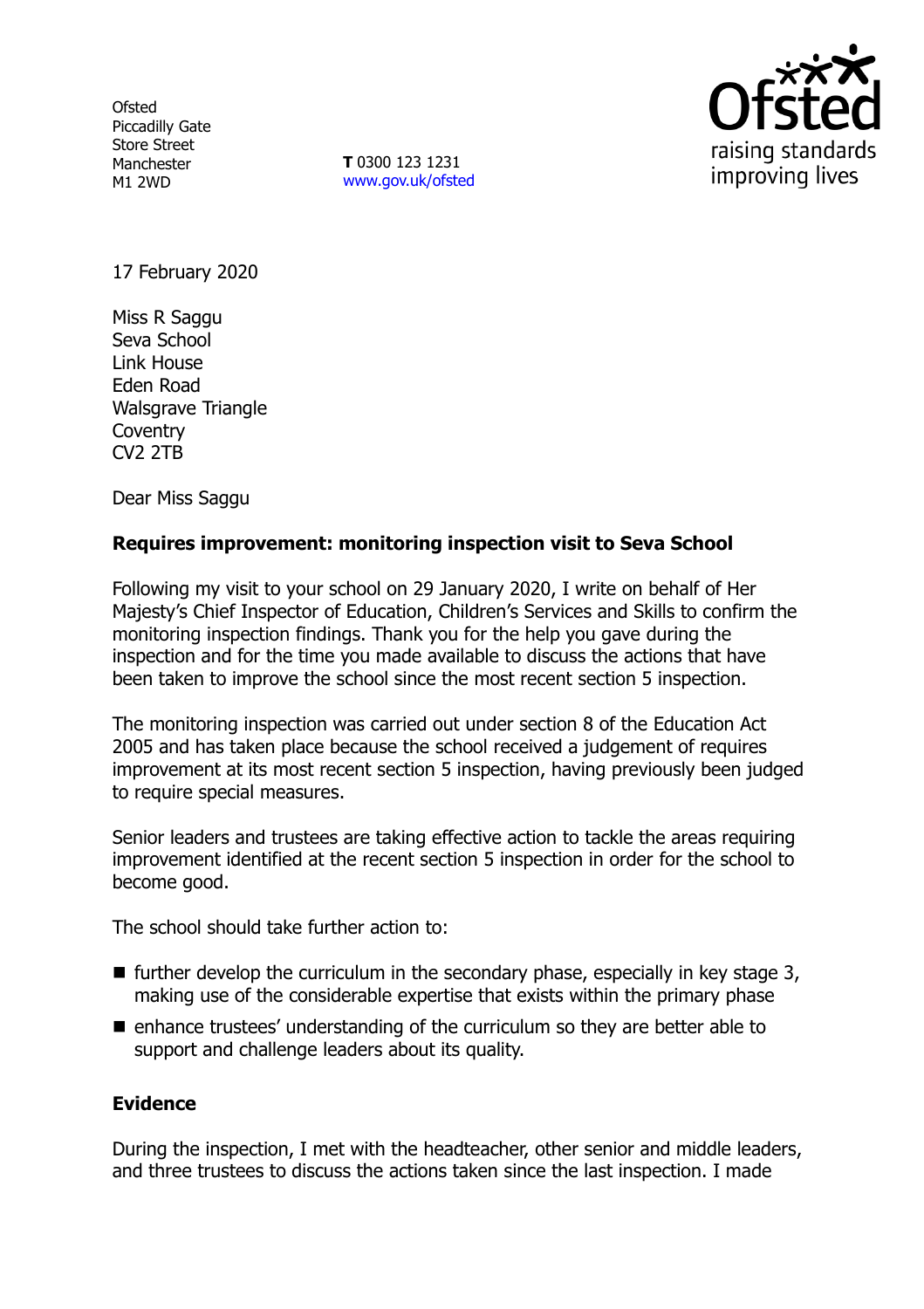

brief visits to lessons, accompanied by school and curriculum leaders. I spoke with pupils at breaktime and lunchtime and with parents at the end of the school day. I scrutinised several documents including the school development plan, minutes of trustees' meetings and the single central record.

# **Context**

There have been several staffing changes since the section 5 inspection in January 2019. The headteacher's appointment was made permanent in September 2019. Heads of the primary and secondary phases were appointed from September and November 2019 respectively. Two assistant headteachers joined the school in September 2019. New curriculum leaders for mathematics and science joined the school in September 2019 and January 2020 respectively.

The school has acquired a second building, close to its current building. Plans are well advanced to refurbish the new building and reorganise the school's layout. This will provide sports facilities on site and will see the removal of the school's temporary classrooms.

The school has not joined a multi-academy trust (MAT), but trustees continue to pursue this possibility and discussions with the regional schools commissioner are ongoing.

# **Main findings**

The school has improved considerably since its last inspection. It has a new senior leadership team, all of whom are experienced and permanent appointments. Senior leaders know the school well, including its strengths and those areas that still need to improve further. Their plans to address remaining weaknesses are clear and appropriate. The implementation of these plans is proving effective.

The school is now almost fully staffed. At the time of my visit, there remained one unfilled vacancy for a teacher of religious education. New curriculum leaders for mathematics and science in the secondary phase have quickly got to grips with what needs to be done in their subjects. These two departments are taking effective action to address gaps that exist in some older pupils' knowledge as a result of past curriculum weaknesses.

The school's primary phase remains strong. Here, the curriculum is embedded well and taught by established teachers. Pupils learn well. Published outcomes are strong in Reception, key stage 1 and key stage 2.

It is in the secondary phase where there has been instability over recent years. New leadership and permanent teachers have improved the situation considerably this year. I spoke with many pupils during the inspection. Almost all were positive about the school. Several older pupils told me how much better the teaching in some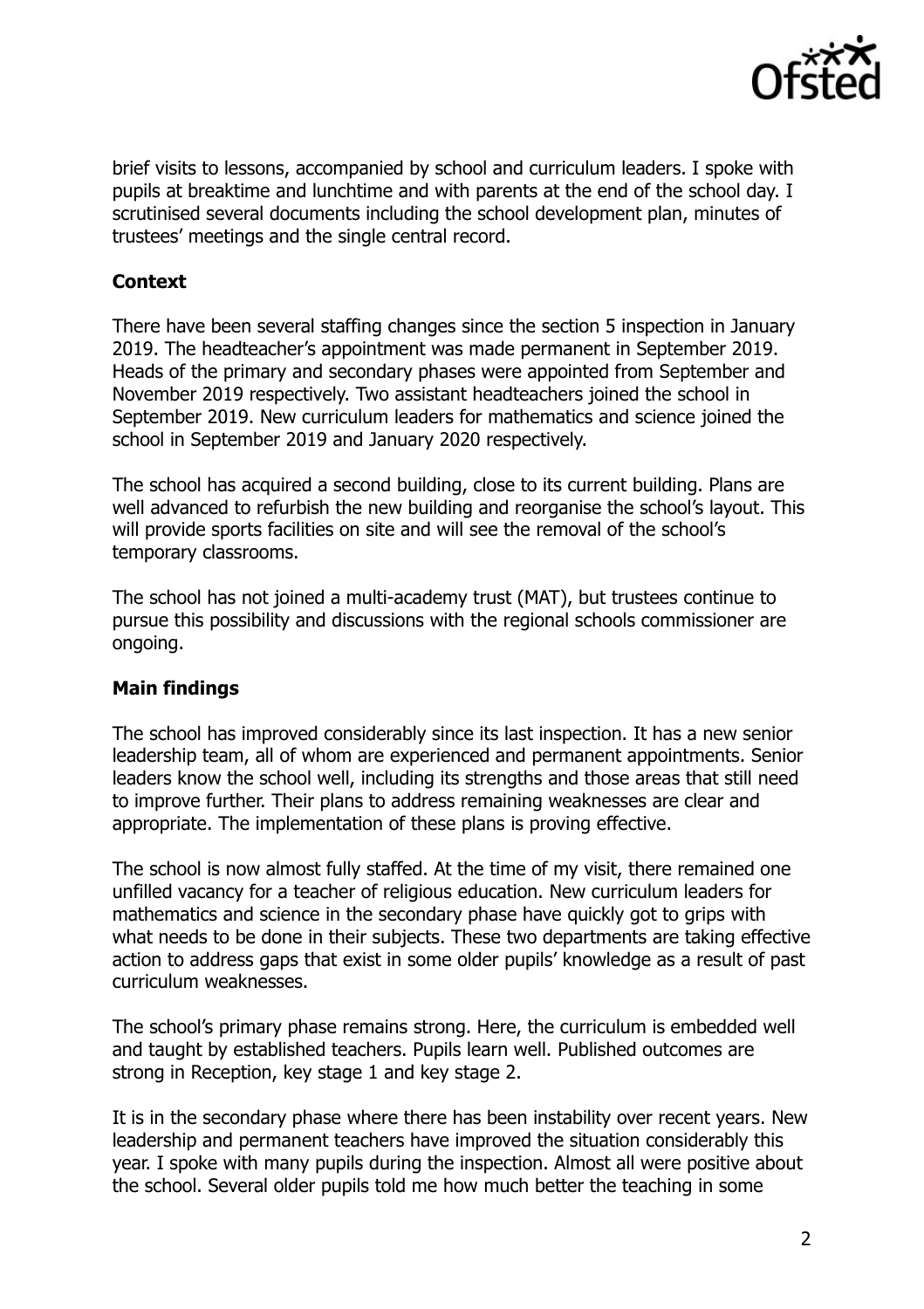

subjects has been this year. A few expressed some concerns about the gaps in their knowledge because of past staffing issues.

I spoke with several parents at the end of the day as they waited to collect their children. All were positive about the school and none had anything negative to tell me.

The curriculum in key stages 3 and 4 is fit for purpose. Leaders have revised the curriculum in key stage 3 so that pupils now study an appropriately broad range of subjects throughout Years 7, 8 and 9. Leaders anticipate some of these subjects, for example art and music, continuing into key stage 4 as pupils choose to study them. However, there remains work to do to improve the school's secondary curriculum, especially in key stage 3. Subject content is not always as well sequenced as it could be. The work that pupils do in key stage 3 does not always build as well as it should on what they have learned in key stage 2.

Provision for pupils with special educational needs and/or disabilities (SEND) has improved since the last inspection. Leaders accurately identify pupils' needs. Teachers are increasingly taking pupils' SEND into account when planning activities. Teachers and teaching assistants provide a range of extra support for pupils who need it. Leaders make good use of external agencies to support pupils.

At the previous inspection, leaders were tasked with implementing the school's antibullying strategy effectively. They have done so successfully. Pupils are taught about different forms of bullying and its unacceptability. Leaders carefully monitor all alleged incidents of bullying. They deal with individual incidents effectively and take proactive action when they notice broader issues or trends. For example, following several incidents of cyber bullying in the autumn term, leaders put in place additional assemblies and a 'safety day'. This saw a sharp reduction in reported issues of online bullying. All of the pupils I spoke with said they feel safe in school. They told me they have confidence in staff to support them with issues such as bullying.

Pupils throughout the school demonstrate excellent attitudes to learning. They work hard and are keen to succeed. Disruption to lessons is rare. At breaktime and lunchtime, the school is calm and orderly. Pupils move sensibly around the school's narrow corridors and staircases. Pupils are polite, well-mannered and welcoming.

Trustees provide strong strategic leadership. They are managing major changes in the school, including a substantial building project and the ongoing discussions about the school joining a MAT. They are ensuring that leaders are not distracted by these issues but instead are able to focus fully on the education the school provides. Having reflected on their effectiveness, trustees recently and correctly concluded that they do not have enough educational expertise on the board. Consequently, trustees have not been able to support and challenge leaders as well as they should